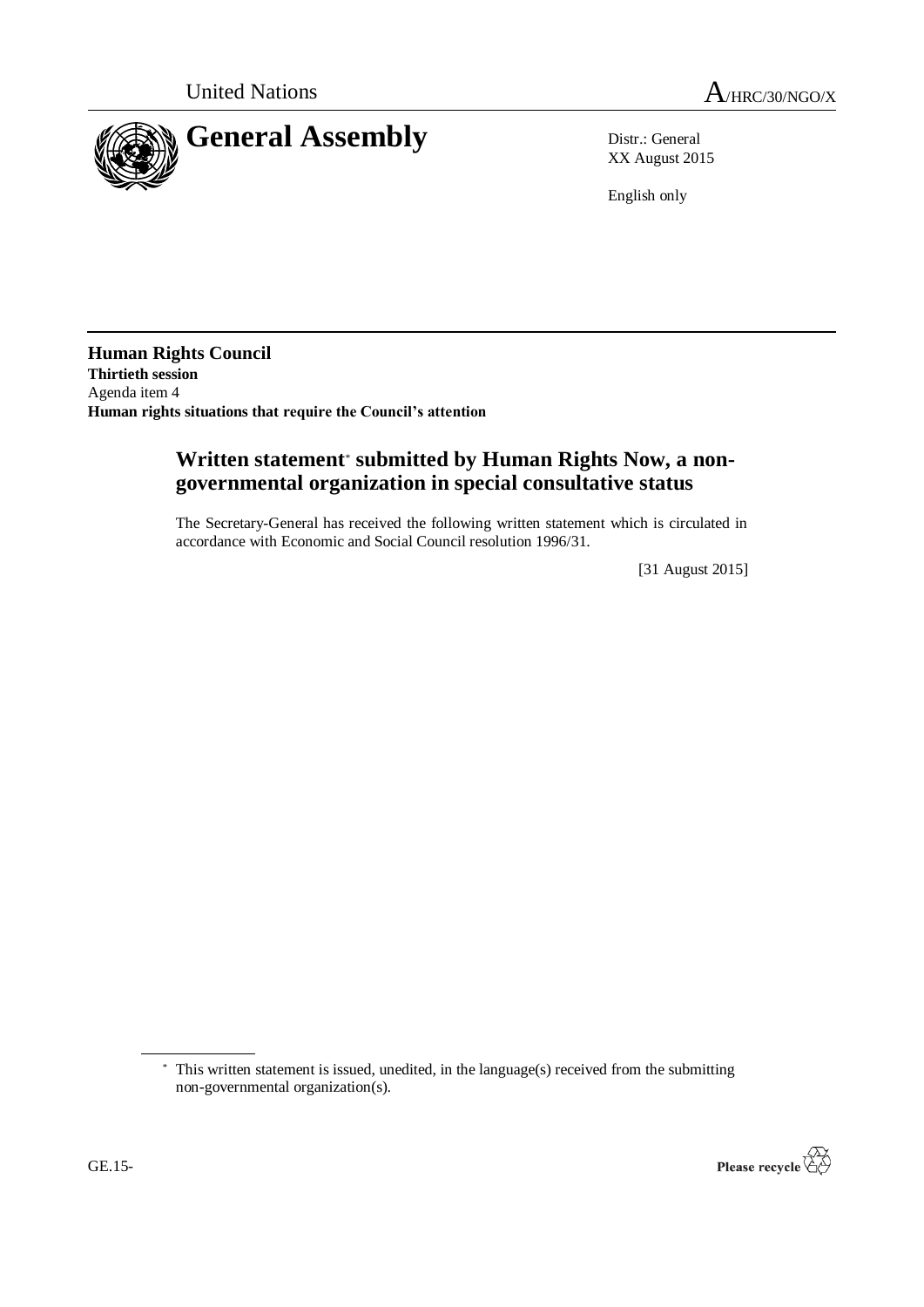## **ISIL's Sexual Violence against Yezidi and Other Women and Girls Must be Ceased Immediately**

### 1. Background

The Islamic State in Iraq and the Levant (ISIL), which has occupied North Iraq since 2014, continuously targets specific ethnic or religious minorities including Yezidis, Christians, Turkmen and Shia, and subjects them to physical, sexual and other forms of brutal violence.

Among these groups, Yezidis, in particular, have been systematically targeted by ISIL, and a number of Yezidis have been hunted down and killed, enslaved, deprived of physical liberty, tortured, raped or made sex slaves. Although some parts in North Iraq once under ISIL control have now been liberated, it is reported that 3,000 to 3,500 people, mostly Yezidi women and children, remain in captivity by ISIL.<sup>1</sup> When ISIL captured Yezidis, they separated men and women. ISIL forced Yezidis to convert to Islam and killed the men who refused to convert. Yezidi women, including young girls who converted to Islam, were forced to marry ISIL fighters, and those who refused were treated as sex slaves or killed.<sup>2</sup>

ISIL's actions towards women, especially Yezidi women, have been ruthless. Sexual violence against women and girls is conducted as a part of ISIL's strategy to spread terror among those who oppose ISIL's ideology. Access to women and girls is also used to recruit ISIL fighters, and ISIL raises funds through selling or ransoming captured Yezidis and other women and girls.<sup>3</sup> According to OHCHR's report on ISIL, ISIL regards women and children in ISIL captivity as "spoils of war which it owns." <sup>4</sup> Yezidi women and girls are raped through forced marriage, allotted as 'gifts', and sold repeatedly by ISIL fighters, thereby subjected to repeated sexual assault and rape. ISIL has published pamphlets and magazines justifying the sexual enslavement of Yezidi and other

- <sup>2</sup> UNAMI/OHCHR 'Report on the Protection of Civilians in Armed Conflict in Iraq: 11 December 2014 30 April 2015' (13 July 2015), 'Report of the Office of the United Nations High Commissioner for Human Rights on the human rights situation in Iraq in the light of abuses committed by the so-called Islamic State in Iraq and the Levant and associated groups' (A/HRC/28/18) (27 March 2015)
- <sup>3</sup> UNAMI/OHCHR 'Report on the Protection of Civilians in Armed Conflict in Iraq: 11 December 2014 30 April 2015' (13 July 2015), Security Council 'Conflict-related sexual violence Report of the Secretary-General' (S/2015/203) (23 March 2015), UN News Centre 'Senior UN official warns of 'widespread and systematic' sexual violence in Syria, Iraq' (7 May 2015), available at: http://www.un.org/apps/news/story.asp?NewsID=50794#.VdBHNUJ1QTY, UNAMI Press Releases & Statements 'UN Special Representative of the Secretary-General on Sexual Violence in Conflict Concludes Five-Country Visit to the Middle East Rape, Sexual Slavery and Forced Marriage Used as Tactics of Terror' (11 May 2015), available at: http://www.uniraq.org/index.php?option=com\_k2&view=item&id=3764:un-special-representativeof-the-secretary-general-on-sexual-violence-in-conflict-concludes-five-country-visit-to-the-middleeast-rape-sexual-slavery-and-forced-marriage-used-as-tactics-of-terror&Itemid=605&lang=en

<sup>&</sup>lt;sup>1</sup> The figure is as of April 2015, see UNAMI/OHCHR 'Report on the Protection of Civilians in Armed Conflict in Iraq: 11 December 2014 – 30 April 2015' (13 July 2015)

<sup>4</sup> 'Report of the Office of the United Nations High Commissioner for Human Rights on the human rights situation in Iraq in the light of abuses committed by the so-called Islamic State in Iraq and the Levant and associated groups' (A/HRC/28/18) (27 March 2015)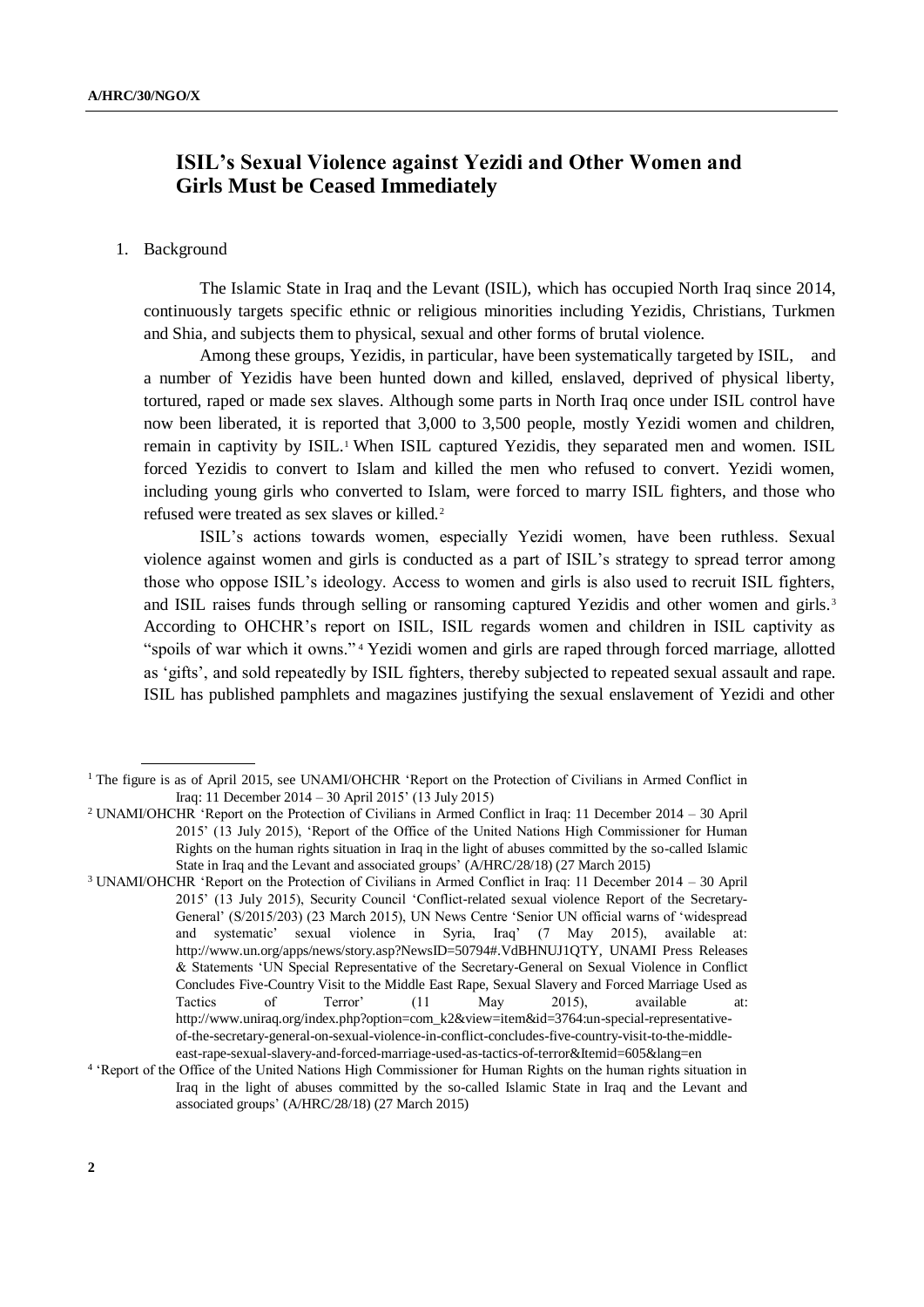women and girls.<sup>5</sup> It is difficult to obtain accurate numbers and locations of women and girls in ISIL captivity because they are frequently transferred to different places, including abandoned houses, schools and prisons within ISIL territory including Syria.<sup>6</sup> ISIL frequently displaces captive women and girls in order to mentally control them.

#### 2. Recent interviews with Yezidi women

Japan Iraq Medical Network (JIM-NET), a Japanese nonprofit organization, in collaboration with Human Rights Now, conducted interviews with ten (10) Yezidi women and girls aging from twelve (12) to thirty (30) who were captured by ISIL at the beginning of August 2014 when ISIL attacked the Sinjar District in Northwest Iraq, where many Yezidis lived. They escaped from their abductions and fled to the Kurdistan region around May to July 2015. These recent interviews clearly demonstrate that ISIL fighters continue to subject Yezidis to cruel and inhuman treatment as reported in the OHCHR report.<sup>7</sup>

According to our interviews with Yezidi women and girls, when they were captured by ISIL, they were separated from Yezidi men and then frequently moved within ISIL occupied areas, including Sinjar, Tal Afar, and Mosul, Iraq, and Raqqa, Syria. They were detained in many places such as prisons, schools, abandoned houses or houses of ISIL fighters. For instance, a 12-year-old Yezidi girl stated that she was taken to an abandoned house in Syria with two of her cousins and was raped by two ISIL fighters once every three days.

Yezidi women were repeatedly sold or exchanged with other Yezidi women among ISIL fighters and raped. Often, they were repeatedly forced to 'marry' ISIL fighters and raped. For example, a 19-year-old Yezidi girl stated that she was sold or exchanged among five ISIL fighters. Another woman was first forced to marry (and hence be raped by) an ISIL commander, and was then sold to his cousin in Syria the next day; and after 25 days, she was again sold to another ISIL fighter who died 15 days later. She was then taken to another man in Syria as a housekeeper.

Many Yezidi women and girls talked of inhuman treatment by ISIL fighters including physical abuse, confinement and limited food. For instance, a 19-year-old Yezidi girl said that she was confined in a locked house and was not given water or food for 24 hours. Moreover, a 15-year-old Yezidi girl stated that she was sold to an ISIL fighter, and when she resisted being raped by him, he broke her front teeth by hitting her with a wooden stick. Furthermore, another 15-year-old Yezidi girl said that when she disobeyed orders made by ISIL fighters, they confined her in a toilet for 20 days and did not provide meals except for a piece of bread and a bottle of water per day.

<sup>&</sup>lt;sup>5</sup> 'Questions and answers on taking captives and slaves' that describes how to treat captured women and girls,' see BBC News 'Islamic State: Yazidi women tell of sex-slavery trauma,' available at: http://www.bbc.com/news/world-middle-east-30573385*, Dabiq vol.9*, see UNAMI/OHCHR 'Report on the Protection of Civilians in Armed Conflict in Iraq: 11 December 2014 – 30 April 2015' (13 July 2015)

<sup>6</sup> UNAMI/OHCHR 'Report on the Protection of Civilians in Armed Conflict in Iraq: 11 December 2014 – 30 April 2015' (13 July 2015), 'Report of the Office of the United Nations High Commissioner for Human Rights on the human rights situation in Iraq in the light of abuses committed by the so-called Islamic State in Iraq and the Levant and associated groups' (A/HRC/28/18) (27 March 2015)

<sup>&</sup>lt;sup>7</sup> 'Report of the Office of the United Nations High Commissioner for Human Rights on the human rights situation in Iraq in the light of abuses committed by the so-called Islamic State in Iraq and the Levant and associated groups' (A/HRC/28/18) (27 March 2015)